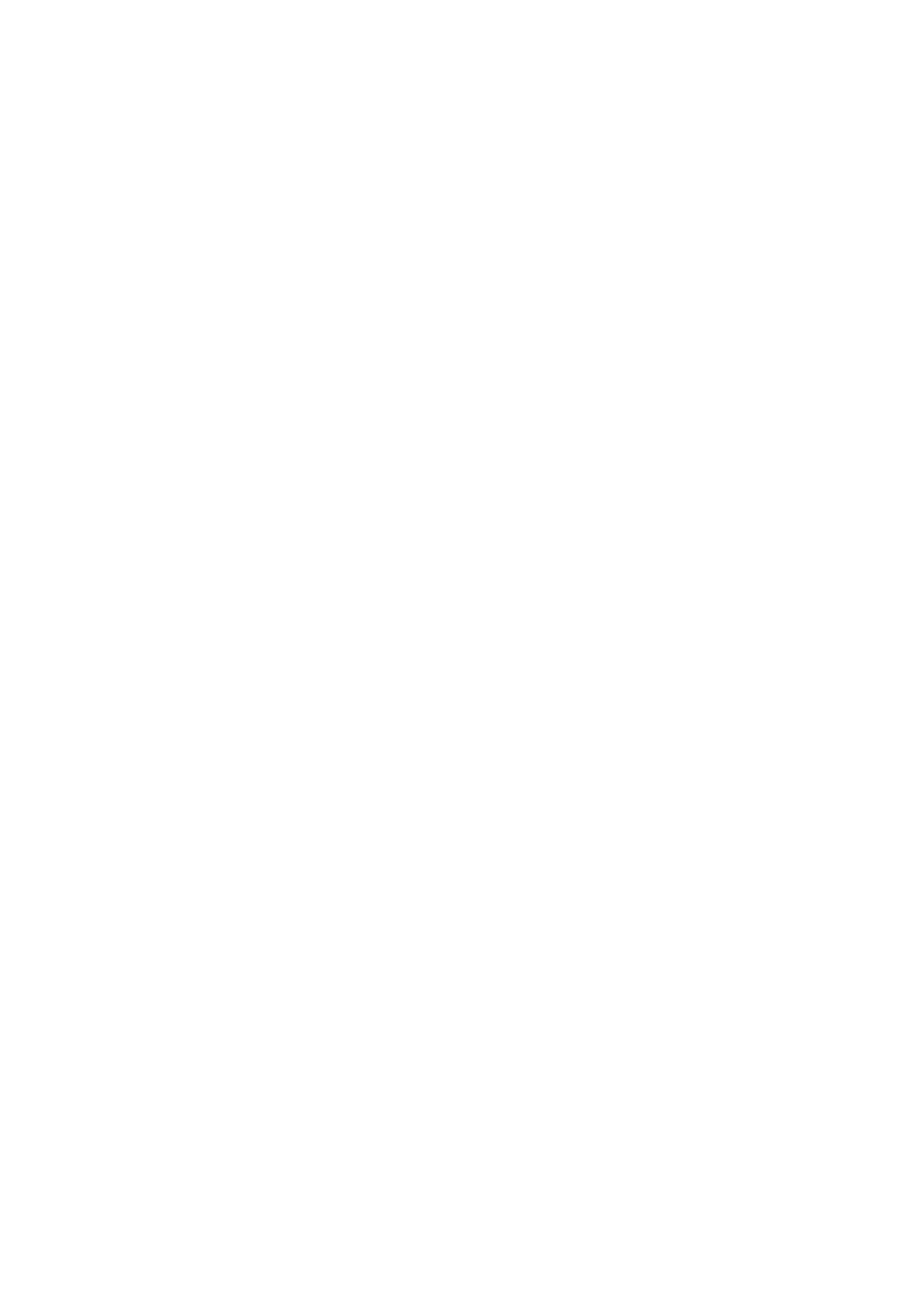Sandra Jerkovic **Bryony Stocking**<br>
Senior Consultant **Bryony Stocking**<br>
Senior Environm

Prepared by: .......................... Checked by: ...........................

Senior Environmental Consultant

Sigalinali

Approved by: .......................

Andrew Sierakowski Team Leader

Carluddon A391 road improvement NTS

| Rev No | Comments                   | Checked by | Approved | Date       |
|--------|----------------------------|------------|----------|------------|
|        |                            |            | b٧       |            |
|        |                            |            |          |            |
|        | Review first draft of NTS  | BS         | AS       | 03/12/2012 |
|        | Review second draft of NTS | BS         | AS       | 05/12/2012 |

3rd Floor, Portwall Place, Portwall Lane, Bristol, BS1 6NB Telephone: 0117 901 7000 Website: http://www.aecom.com

Job No Reference Date Created December 2012

This document has been prepared by AECOM Limited for the sole use of our client (the "Client") and in accordance with generally accepted consultancy principles, the budget for fees and the terms of reference agreed between AECOM Limited and the Client. Any information provided by third parties and referred to herein has not been checked or verified by AECOM Limited, unless otherwise expressly stated in the document. No third party may rely upon this document without the prior and express written agreement of AECOM Limited.

p:\ukbri2-ie\!environmental\environmental services - cornwall council eia bid-carclaze\8 reports\f eia\es\nts\nts a391 road improvement\_final.doc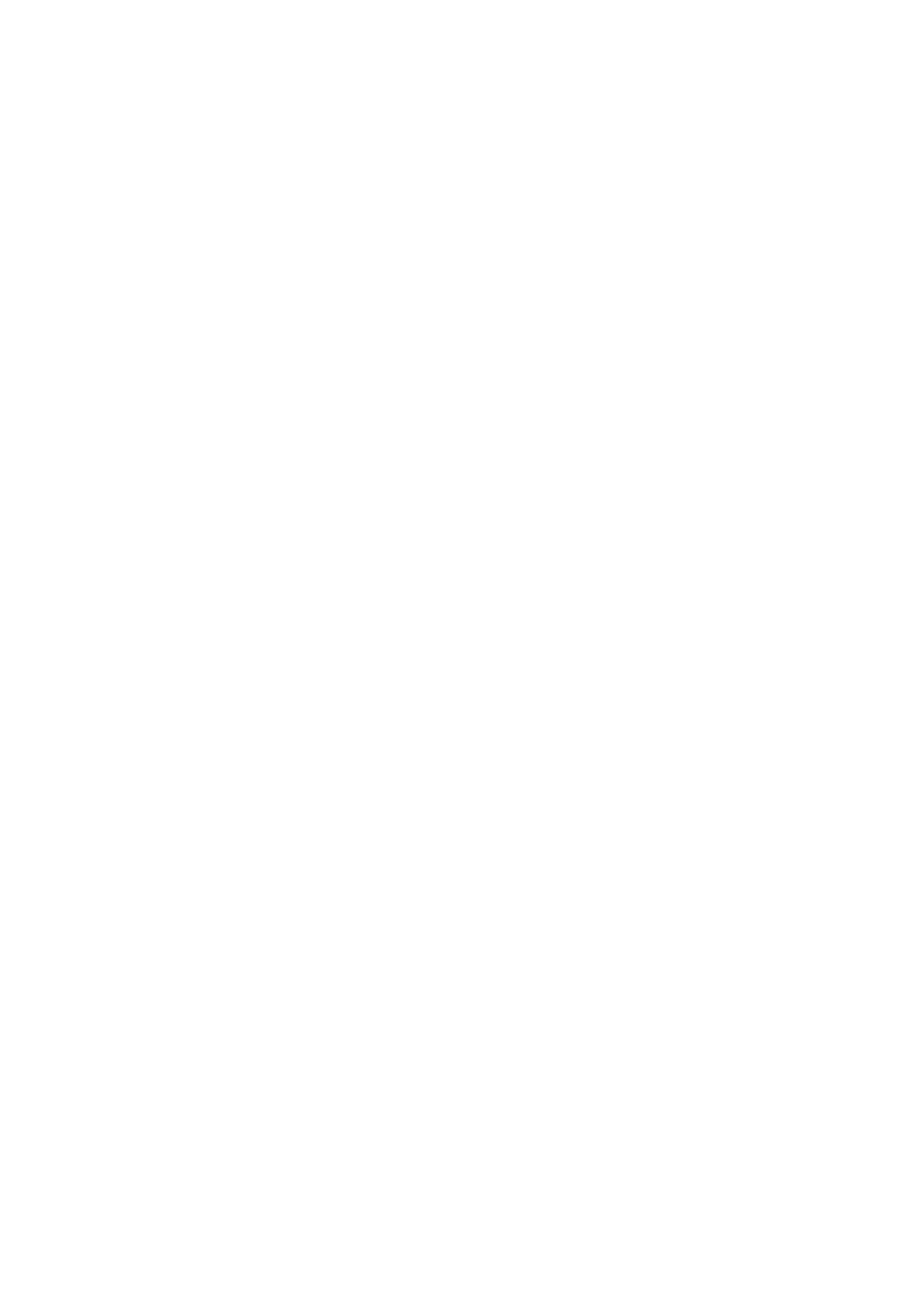# **Table of Contents**

| $1 -$       |  |
|-------------|--|
| $2^{\circ}$ |  |
|             |  |
| 4           |  |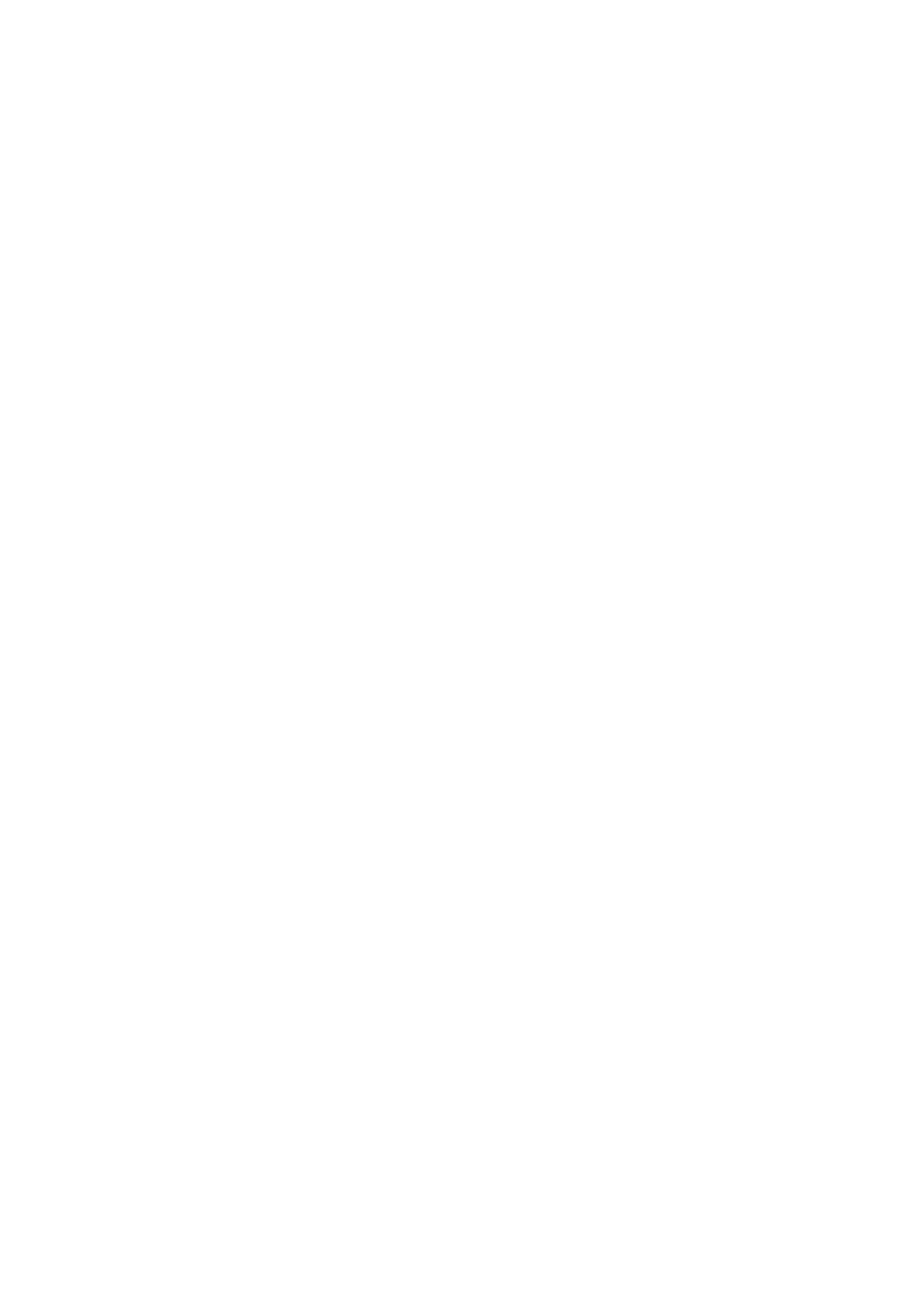# <span id="page-6-0"></span>1 Introduction

## **1.1 Introduction**

- 1.1.1 Cornwall Council is seeking planning permission to build the proposed Carluddon A391 Road Improvement, located one mile north of St Austell. It will include a new 1.6km section of road located to the west of the existing A391, non motorised user routes run along the new section of road and two non-motorised user bridge crossings connecting east to west.
- 1.1.2 In this document the proposed Carluddon A391 Road Improvement is referred to as the proposed Development.
- 1.1.3 A planning application has been submitted to Cornwall Council together with an Environmental Statement (ES) in accordance with the Town and Country Planning (Environmental Impact Assessment) (England) Regulations 2011. Cornwall Council has commissioned an Environmental Impact Assessment (EIA) to be undertaken; the results of the EIA are reported in the ES.
- 1.1.4 This document is the Non Technical Summary (NTS) of the Carluddon A391 Road Improvement ES. The ES comprises:
	- Volume I Environmental Statement
	- Volume II Figures
	- Volume III Appendices
	- Volume IV –Non Technical Summary
- 1.1.5 A Technology Park is proposed adjacent to the proposed Development. The Technology Park has been submitted as a separate planning application. Details of the proposed Technology Park are provided in a separate Non Technical Summary. The ES reports the impacts of both of the proposed Developments separately and in-combination.
- 1.1.6 The submitted planning application can be viewed online at www.cornwall.gov.uk/carluddon.
- 1.1.7 Electronic copies of the ES can be made available at a fee of £10 per CD. Hard copies can also made available for a fee of £150, to order a copy please contact Bryony Stocking at the following address:

c/o AECOM

Portwall Place

Portwall Lane

Bristol

BS1 6NB

Tel: 0117 901 7000

1.1.8 The ES can also be viewed in person at the following location:

Cornwall Council

St Austell One Stop Shop

39 Penwinnick Road

St Austell

PL25 5DR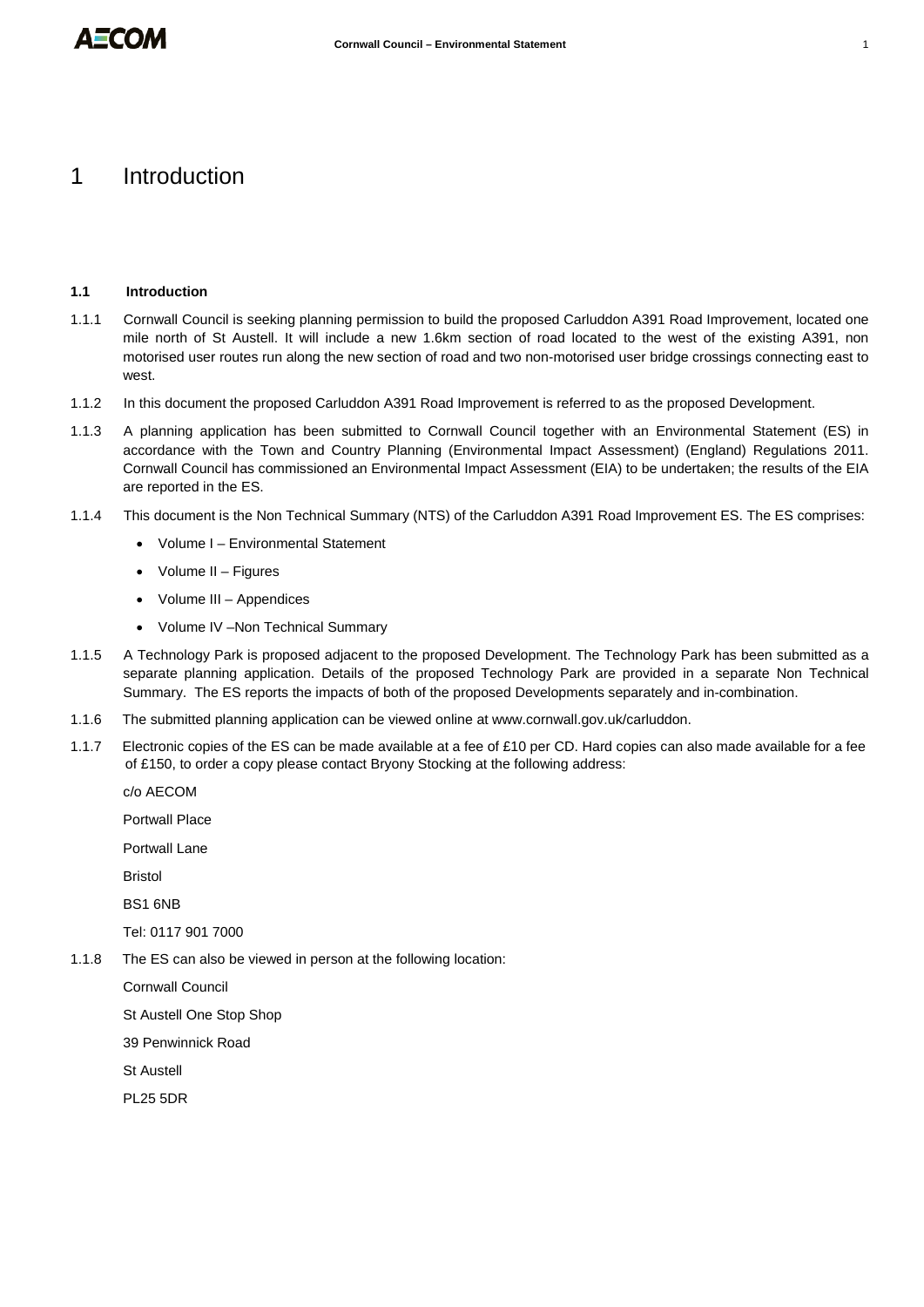# <span id="page-7-0"></span>2 Description of proposed Development

# **2.1 Site Context**

- 2.1.1 The proposed Development is located on a former china clay workings, approximately one mile to the north of the settlement of St. Austell. The Development site is located between the villages of Scredda, Carluddon, Penwithick and the non-operational china clay workings of West Carclaze and Baal.
- 2.1.2 Although the site is no longer mined for china clay, the past mining activities have modified the local landscape and vegetation. The site is made up of a combination of spoil material generated by china clay mining (such as the prominent mound of spoiled land known as the "Sky Tip") and heath and moorland commonly found throughout the UK.
- 2.1.3 The majority of the land within the application site has historically been used as a private haul road for the china clay industry and forms a dirt track on site.
- 2.1.4 The site is crossed by china clay pipes which take clay slurry from operational areas of the Imery's china clay mine to a nearby refinery for processing.

# **2.2 Development Description**

- 2.2.1 The proposed Development will consist of the following improvements:
	- Construction of a new 40mph single carriage way road approximately 1.6km in length and 6.7m wide.
	- Construction of a new roundabout called the Great Treverbyn roundabout;
	- Alterations to the existing Scredda roundabout;
	- New and upgraded non-motorised routes alongside the proposed road;
	- Provision of two bridges providing non motorised users links to the west and east across the proposed road. The northern bridge will be a wide green bridge with planted and embankments and the southern bridge will be a dark green steel structure;
	- A "green" bridge with access for pedestrians, cyclists and horse riders, linking the existing A391;
	- New bus stops and pedestrian crossings along the proposed road;
	- Provision of bus only access to the existing A391 from the south; and
	- Re-alignment of the china clay pipes.
- 2.2.2 The new road will diverge from the existing A391 near Penwithick (just north of Penhale Road), continue south close to the Sky Tip and join back into the existing Scredda roundabout.

# **2.3 Construction**

- 2.3.1 Construction is expected to take approximately 18 months.
- 2.3.2 The construction area will be fenced and will require the removal of vegetation and material using large machinery and vehicles.
- 2.3.3 Temporary construction compounds will be created to store vehicles, construction materials and a site office. The main compound will most likely be located on the site of the proposed Technology Park, with smaller storage compounds located within the fenced boundary of the road improvement. The construction compounds will be located away from sensitive areas, such as residential houses.
- 2.3.4 A Construction Environmental Management Plan (CEMP) will be developed to control and manage issues that could potentially affect people or the environment during construction.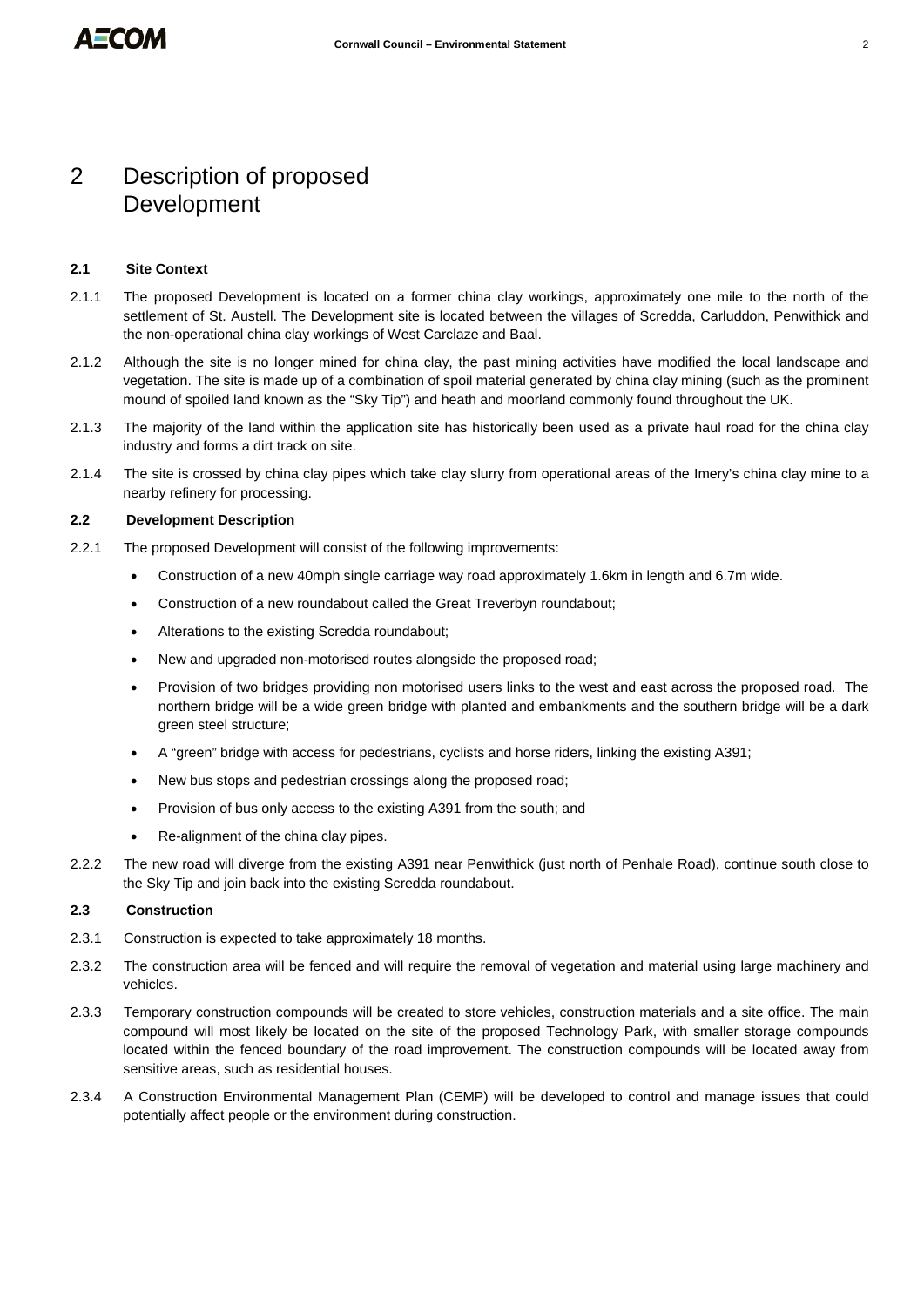

- 2.3.5 The volume of hard material (rock) to be excavated from the road improvement is approximately 3000 $m<sup>3</sup>$  and the volume of general excavation is approximately 50,000m<sup>3</sup>. Where ever possible, excavated material will be reused or recycled in the construction to minimise the amount of material that needs to be disposed offsite or in landfill
- 2.3.6 The remainder of material required for construction will be imported to site. Local commercial quarries will be potential sources for this material; however, only quarries that conform to all necessary statutory consents will be used.
- 2.3.7 Concrete will be required throughout the construction period and will be ordered from local suppliers or batched on site.

# **2.4 Operation**

- 2.4.1 Once construction is completed, the operation and long-term management of the proposed Development will be the responsibility of Cornwall Council.
- 2.4.2 A detailed description of the proposed Development is provided in Chapter 4 of the ES which considers the Proposed Development and Alternatives.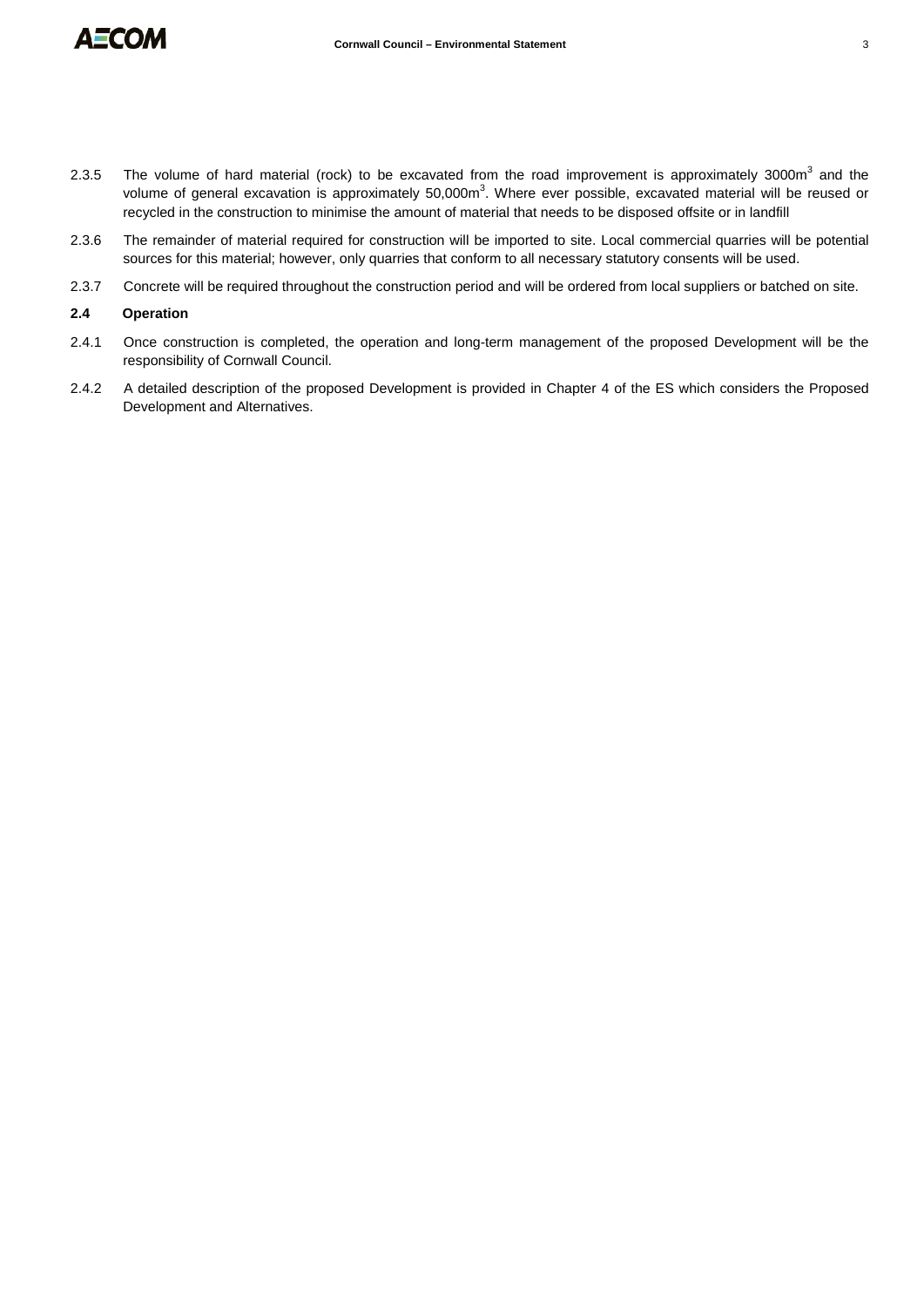# <span id="page-9-0"></span>3 Rationale for the proposed Development

- 3.1.1 Proposals to improve the existing A391 have been considered since the late 1980s, following a report which highlighted problems with large traffic volumes in and around St Austell, including the existing A391.
- 3.1.2 The history of proposals to improve the A391 from St Austell to the A30 has resulted in a number of alternatives being considered over time. A combination of changing government policies and community opposition to original alternatives resulted in A391 development proposals being suspended numerous times until 2000. Following renewed interest in the potential for an improved A391 to assist regeneration and employment in the local area, work once again began on determining route alternatives. Community consultation and feasibility investigations were undertaken over a number of years, resulting in a planning application being submitted in 2005 for a preferred route, known as "Route D". The planning application was eventually withdrawn in 2006 due to a change in the availability of funding.
- 3.1.3 In 2007, a competition for the funding of 10 eco-communities with the objective of creating a healthy sustainable living environment and affordable housing, resulted in Imerys expressing interest in using their land that was no longer needed for china clay operations. This resulted in a review of A391 proposals in light of the newly available routes through Imery's non-operational land. Plans for a West Carclaze and Baal eco-community were developed which included a section of the proposed A391 route. In order to build this route, European funding is required and this funding is time limited. To secure European funding a planning permission is required so in the absence of a decision on the ecocommunity application the project could not progress.
- 3.1.4 In late 2011, Cornwall Council decided that a separate planning application for the Carluddon A391 Road Improvement would be required, in order to meet ERDF timescales. This application is the result of this decision. Further detail on the background to the proposed Development is detailed in Chapter 3 of the ES.
- 3.1.5 The alternative development options considered as part of this ES are outlined below.

# *Do Nothing Scenario*

3.1.6 If the Carluddon A391 Road Improvement is not constructed, road traffic volumes would continue to increase. This could result in failure of the double roundabouts at Carluddon and increased congestion at Carluddon, Penwithick, Bugle and Stenalees.

### *Do Something Scenarios*

- 3.1.7 Green route: Extends from the existing A391 north of the roundabout at Scredda and follows the existing A391 route through Carluddon and then extends north to Bugle near Penhale Road, passing west of Penwithick . This route was discounted for reasons including: not adequately dealing with congestion, being too close to properties in Penwithick, Bugle and Rosevear, the required closure of the existing A391 during construction and because it was not considered by residents to provide appropriate traffic relief.
- 3.1.8 Eco-Bos western route: Related to the development of planning application for the West Carclaze and Baal ecocommunities but was never formally proposed. This route extends west from the existing A391 north of the Scredda roundabout, goes around the edge of the West Carclaze and Great Treverbyn mica dams and heads in a north westerly direction before rejoining the existing A391 on the opposite side of the Single Road in Stenalees. This route was discounted for reasons including cost and timing issues associated with funding, concerns about visual impact and inconvenience to residents in Penwithick.
- 3.1.9 Purple route: Extends from the existing A391 north of the roundabout at Scredda but diverts northwards through Baal and then open land to the east of Penwithick. This route was discounted due to effects on County Wildlife Sites and impacts to the open countryside.
- 3.1.10 Route D: Extends from the existing A391 north of the roundabout at Scredda and, then follows a more westerly alignment past two disused tips, towards South Carluddon Farm and Carluddon Farm, crossing the existing A391 and continuing north to Bugle, passing west of Penwithick. This was selected as a preferred option as it formed part of the previously submitted, but withdrawn, 2006 planning application, provided little impact on the existing road network during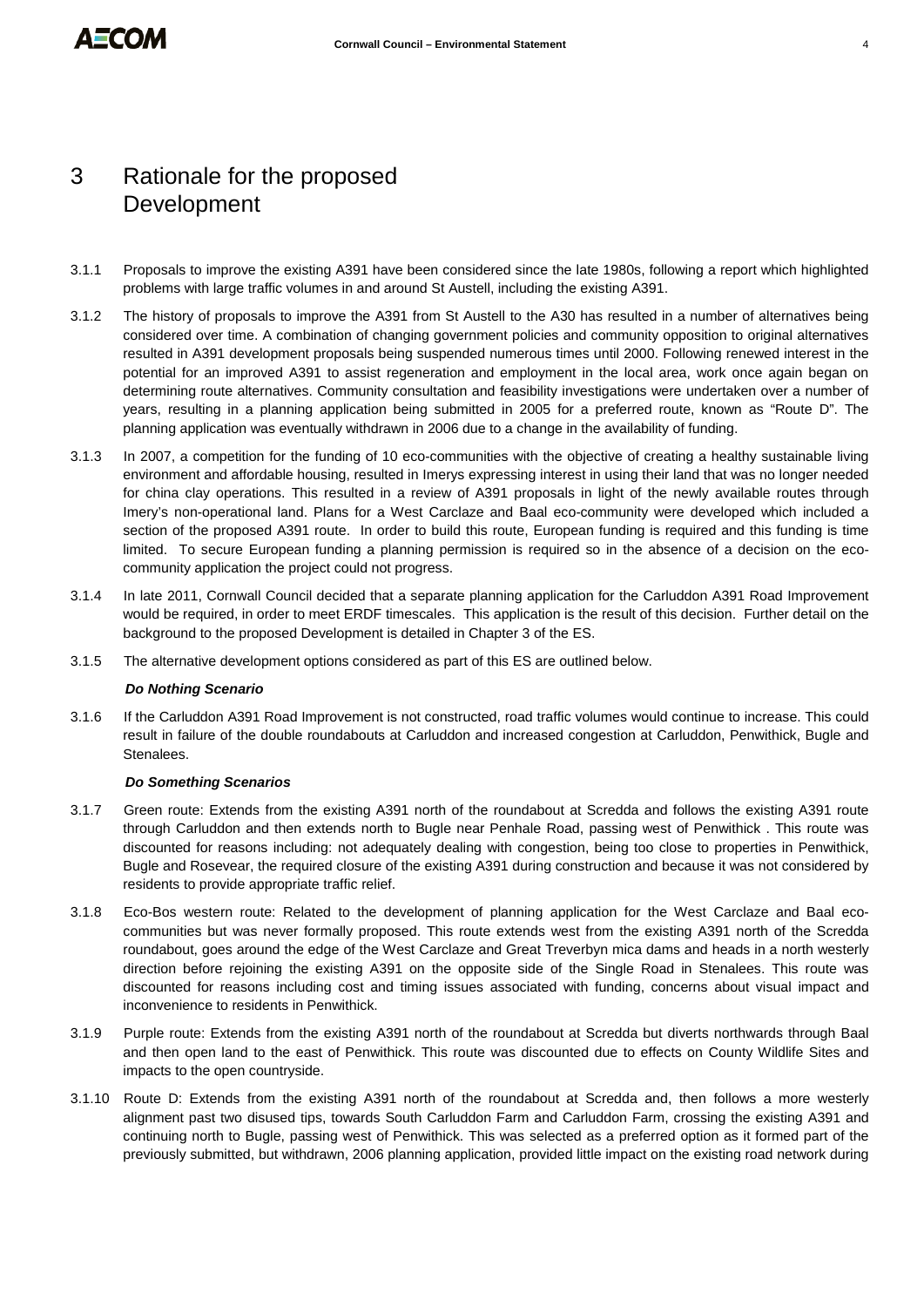

construction, avoided an ecologically designated site, had support from the landowner and could contribtute to the regeneration of the area

- 3.1.11 The proposal takes forward the first section of 'Route D' unfortunately there is no funding available at this time for the remainder of the route. The proposal will move traffic away from the Carluddon mini roundabout that leads into the village of Penwithick and the Eden Project and therefore be an improvement to this part of the road network.
- 3.1.12 Further detail on the consideration of alternative developments is provided in Chapter 4 of the ES.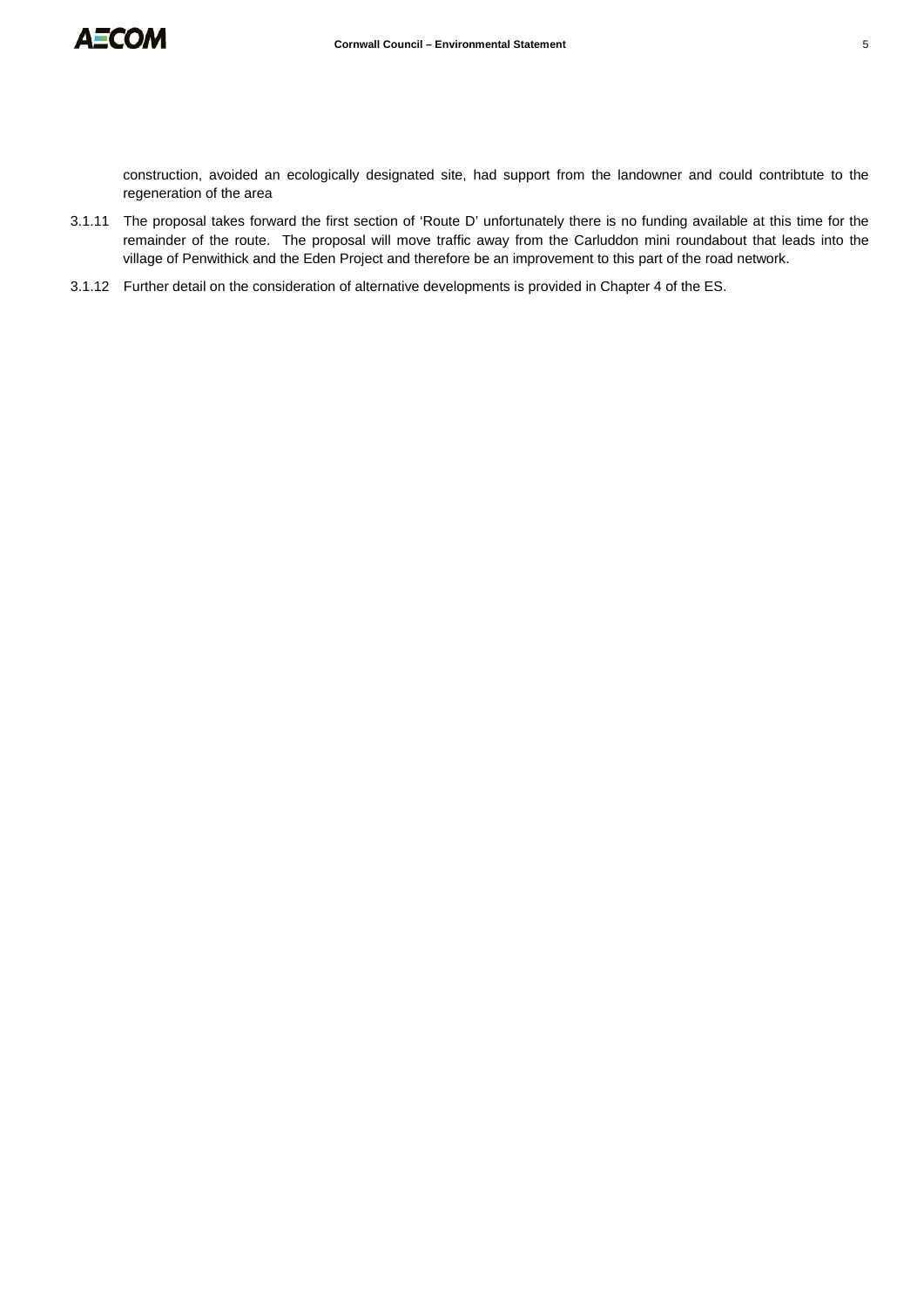# <span id="page-11-0"></span>4 Key Environmental Effects

# **4.1 Introduction**

- 4.1.1 An assessment of the effects of the proposed Development has been completed for each of the specialist environmental topics considered as part of the ES. The assessments are completed where appropriate based on methods provided by the Highways Agency's Design Manual for Roads and Bridges (DMRB) and guidelines specific to each specialist topic.
- 4.1.2 The significance of effects that could occur as a result of the proposed Development has been determined by considering the magnitude (level of change from the existing circumstances) of a potential impact and the sensitivity of the environment or objects that could be impacted. Impacts can be beneficial (positive), adverse (negative) or neutral.
- 4.1.3 Effects are described as **major**, **moderate** or **minor** significance, or **negligible**. Effects predicted to be minor or negligible are considered to be Not Significant. While effects predicted to be a moderate or major effect are considered Significant.
- 4.1.4 Where ever possible, measures to mitigate (to eliminate or reduce) potential negative impacts have been included in the design of the proposed Development. Potential impacts that could not be "designed out" have been addressed through other mitigation measures, such as management plans and monitoring.

# **4.2 Landscape and Visual**

- 4.2.1 Chapter 7 of the ES considers the effects of the proposed Development on the landscape character and visual amenity of the development area.
- 4.2.2 The landscape character of the development area is dominated by the activities of the china clay industry. The landscape has a variety of features including quarried rock faces, tip slopes, turquoise lagoons, willow and gorse shrubs, reclaimed woodland areas and historic agricultural field systems.
- 4.2.3 The proposed Development is located within the Hensbarrow National Character Area and the St Austell and Hensbarrow China Clay Area regional Landscape Character Area. Effects to these character areas will be neutral or slight.
- 4.2.4 Views of the proposed Development are most prominent in the locations at the closest point to the development area, located at South Carluddon Farm near the Sky Tip. Landscape mitigation measures have been proposed to provide visual screening and to reduce the magnitude of visual change on this property in the first, seventh and fifteenth years of operation. Subject to further consultation with the landowner, this could include a 3 metre high visual/ noise attenuation barrier alongside further oak woodland planting. The overall significance of visual effects for the property located at the closest point to the proposed Development would be moderate.
- 4.2.5 The proposed Development will have a slight beneficial effect on views and residential properties located near the existing Carluddon mini-roundabout, due to the reduced volume of traffic that will occur at these locations. A moderate visual effect would be experienced at views that overlook the Development site from the north at Caerloggas Downs and near Penhale Cottage with views across Great Treverbyn Mica Dam.
- 4.2.6 Whilst the alignment of the proposed Development would cause a local change on the character of the site, landscape mitigation measures including planting largely oak and willow woodland, heather moorland and wildflower meadows, provide an opportunity to improve the landscape character of the site and support the objectives of the Cornwall Biodiversity Action Plan. Key vegetation groups potentially lost through construction would be replaced and proposed Cornish hedgebanks located to the north of Penhale Cottage provide an opportunity to re-connect historic field systems previously lost through China Clay operations. These measures will improve driver views and provide a visual screen to high sided vehicles travelling on the A391 road improvement.
- 4.2.7 Overall, the landscape and visual effects of the proposed Development are considered to be acceptable and appropriate to the setting and landscape character of the site.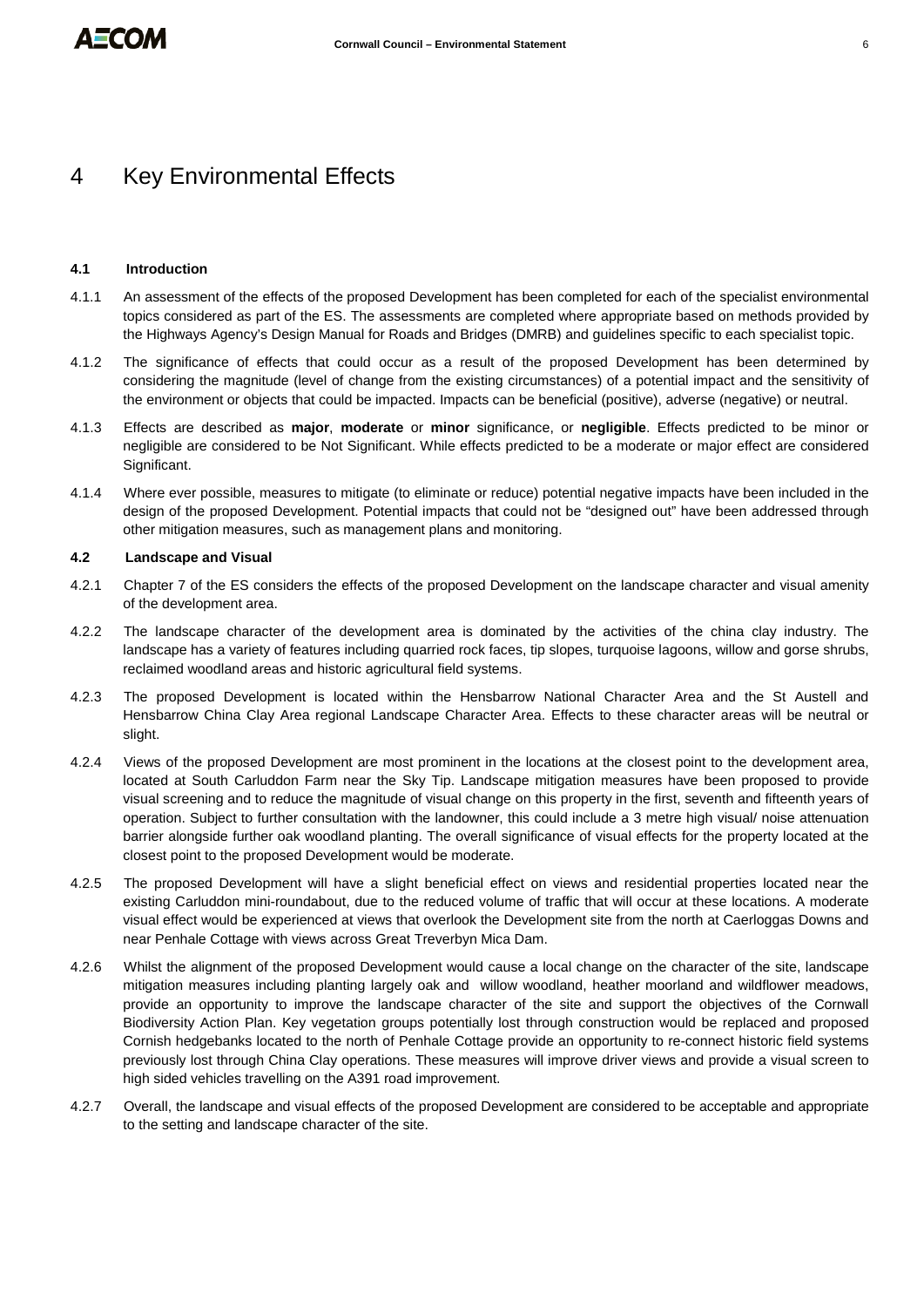

# **4.3 Noise and Vibration**

- 4.3.1 Chapter 8 of the environmental assessment considers the potential noise and vibration impacts resulting from the construction and operation of the proposed Development.
- 4.3.2 As with any large scale construction programme, there will be temporary impacts on local noise sensitive receptors, such as houses and community facilities. However, after careful management and mitigation measures, it is expected that construction noise would result in adverse impacts that are temporary and short term.
- 4.3.3 The noise sensitive receptors that are likely to be most exposed to temporary construction noise impacts are those located adjacent to the proposed new road alignment at South Carluddon Farm and Carluddon Farm and those nearest to the sections where the proposed Development meets the existing road network i.e. at the northern and southern ends of the Development site. To a lesser extent, noise impacts are also likely at those properties located adjacent to the existing road network due to potential increases in the movement of Heavy Goods Vehicles used for construction.
- 4.3.4 Ground vibration from traffic movement occurs when there are defects in the road surface. Since the new road will initially have a surface that is of a high standard without defects, it can be assumed that, on opening, groundborne vibration will not be an issue. However, if the road surface conditions deteriorate over time groundborne vibrations may be generated. Providing the highway authority maintain the road in good repair groundborne vibration is not likely to be an issue during operation.
- 4.3.5 There are a number of measures which can and have been implemented to prevent, reduce and offset noise impacts, such as constructing noise barriers. Any required measures will be detailed in Method Statements regarding construction management, traffic management, overall site management, and resident management. A Construction Environmental Management Plan will help ensure that noise impacts relating to construction activities are minimised.
- 4.3.6 During the operational phase, noise impacts are predicted at noise sensitive receptors located nearest to the proposed Development at South Carluddon Farm and Carluddon Farm. Mitigation is proposed such as acoustic barriers which will provide an acoustic and visual screening to these properties.

# **4.4 Air Quality**

- 4.4.1 Chapter 9 of the ES considers local air quality effects during construction and operation of the proposed Development in the opening year of 2015.
- 4.4.2 Air quality is predominantly measured by levels of annual mean nitrogen dioxide ( $NO<sub>2</sub>$ ) and annual mean particulate matter ( $PM_{10}$ ). NO<sub>2</sub> is typically generated from combustion sources, such as car engines and exhausts. PM<sub>10</sub> measures airborne dust and fine particulate matter. Demolition, earth works and car exhausts are typical sources of PM10.
- 4.4.3 The main impacts during the construction phase will be related to PM<sub>10</sub> generated during construction and landscaping activities. The release of dust has the potential to cause a nuisance at nearby sensitive receptors (such as houses and workplaces) due to the soiling of windows, washing, cars etc. Dust emissions from the site will be controlled using mitigation measures detailed in a Construction Environmental Management Plan. This will ensure that potential adverse effects are minimised where possible. With appropriate mitigation measures construction related dust will have a negligible to minor effect on sensitive receptors. Exhaust emissions are also likely to be negligible.
- 4.4.4 The operational impact of the proposed Development on NO<sub>2</sub> concentrations is predicted to be of a negligible to minor in magnitude, while impacts on  $PM_{10}$  concentrations will be negligible. All concentrations are predicted to be well within EU and national air quality guidelines and objectives.
- 4.4.5 During operation the main air quality effects will be from traffic associated with the development. The proposed road improvement moves the main flow of traffic away from those properties currently adjacent to the A391, and as such those receptors all receive a benefit in terms of air quality from the proposed Development.
- 4.4.6 The properties in Carluddon that are moved closer to the proposed road and the Stenalees area is likely to receive a minor to moderate adverse impact in relation to  $PM_{10}$  and  $NO<sub>2</sub>$  concentrations as the proposed Development encourages more traffic to pass through this area; however predicted  $PM_{10}$  and  $NO<sub>2</sub>$  concentrations are still well within EU and national air quality guidelines and objectives, with the overall impacts on air quality considered to be negligible.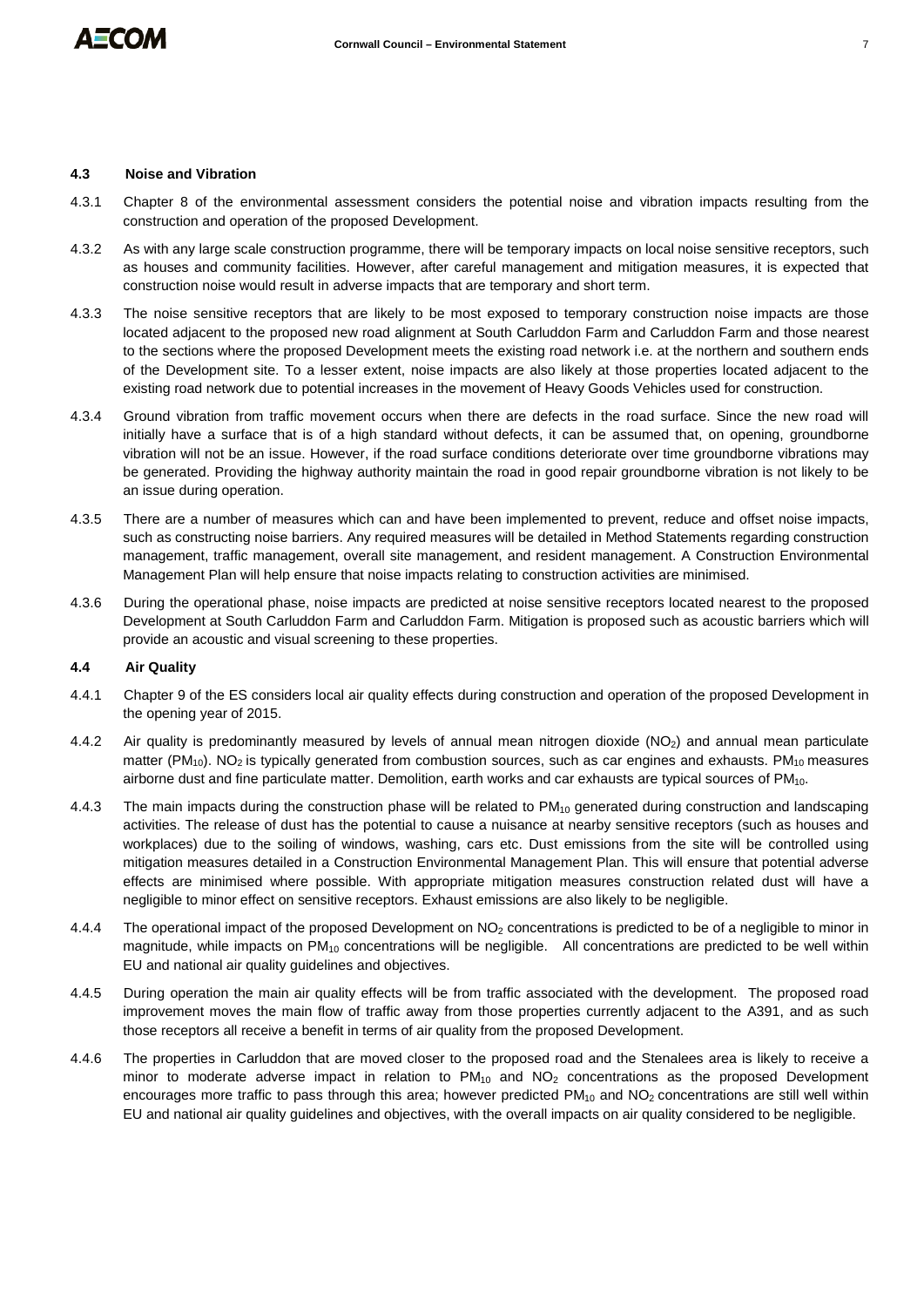

# **4.5 Traffic and transportation**

- 4.5.1 Chapter 10 of the ES considers potential transport impacts of the proposed Development in the opening year of 2015.
- 4.5.2 The A391 is part of Cornwall's strategic highway network and links the A30(T) to the north of St Austell with the A390 that runs east-west between Liskeard to the east and Truro to the west.
- 4.5.3 Changed road conditions during construction can have negative impacts on community severance (division that can occur in a community when it becomes separated by a major traffic route), drivers and pedestrian delays, fear and intimidation, amenity and; accidents and safety. Impacts could be felt most where there are likely to be vulnerable road users, such as school children walking and catching buses to local schools.
- 4.5.4 The majority of construction traffic is expected to reach the Development site along the existing A391. There is likely to be some local impact, particularly in Bugle and Stenalees but through careful management of delivery vehicles, working hours and appropriate traffic management through the submission of a Construction Environmental Management Plan these impacts can be mitigated.
- 4.5.5 After mitigation, the construction of the proposed Development would have minor adverse impacts on community severance and delays to pedestrians. Minor adverse impacts may be experienced through fear and intimidation from traffic management measures and an increased number of Heavy Goods Vehicle's, with a similar impact on accidents, particularly to drivers unfamiliar with the area. There would be no perceived effects on delays to drivers or on the amenity of pedestrians.
- 4.5.6 The proposed Development will have a better alignment than the existing route and therefore journey times between the St Austell area and Bugle and the A30(T) at Innis Downs should decrease and the journey experience between the A30 to the north and St Austell improved. Following it's opening, traffic volumes would increase on the A391 north of the proposed Development, and to the south of Scredda roundabout. There will be a significant reduction in traffic flows to the south of the Carluddon crossroads and on the B3374 through Penwithick.
- 4.5.7 During operation there is potential for adverse impacts on pedestrian delays, fear and intimidation and community severance between Bugle and Stenalees, as well as driver delays from increased traffic at the Bugle crossroads. After mitigation measures, including improved pedestrian crossings, localised road narrowing and other speed restraint measures, the operation of the proposed Development would have a minor adverse impact on community severance, pedestrian delay and fear and intimidation at Bugle and Stenalees,
- 4.5.8 Full details of mitigation measures for potential transport impacts have been provided in a Transport Assessment that accompanies the Planning Application.

# **4.6 Ground Contamination and Mining Legacy**

- 4.6.1 Chapter 11 of the ES considers the ground conditions at the proposed Development site, the effects of past mining activities and the presence of ground contamination.
- 4.6.2 The route of the Carluddon A391 Road Improvement runs close to the Sky Tip. Imerys (landowner) has undertaken stability and geo-technical assessments on this spoil tip, this identified that it should not be adversely affected through the construction of the road.
- 4.6.3 The earliest historical Ordnance Survey plans indicate that china clay mining was being undertaken at the site since Circa 1881 and expanded from 1938 to 1976 to cover the majority of the site. The central area of the site is made up of material mined from this time, including the Sky Tip mound located next to the site. Around 1991 mica dams appeared in the western most mine pits. There has been little change on the site since then.
- 4.6.4 The ground conditions on site have been identified as Made Ground or top soil on weathered granite rock. Man-Made ground is typical in locations where mining activities have occurred and materials are "tipped" or placed throughout the site. Alluvium (loose material deposited by streams or rivers) also exists in valley areas of the site.
- 4.6.5 Through the implementation of various management plans, including a Construction Environmental Management Plan (CEMP), which includes strict guidelines and adheres to best practice no significant impacts to ground contamination, soils, human, health, mineral resources and spoil heap stability is predicted.
- 4.6.6 After the implementation of these mitigation measures, the proposed Development will have no effect or a minor adverse affect to soils, human health, mineral resources and stability.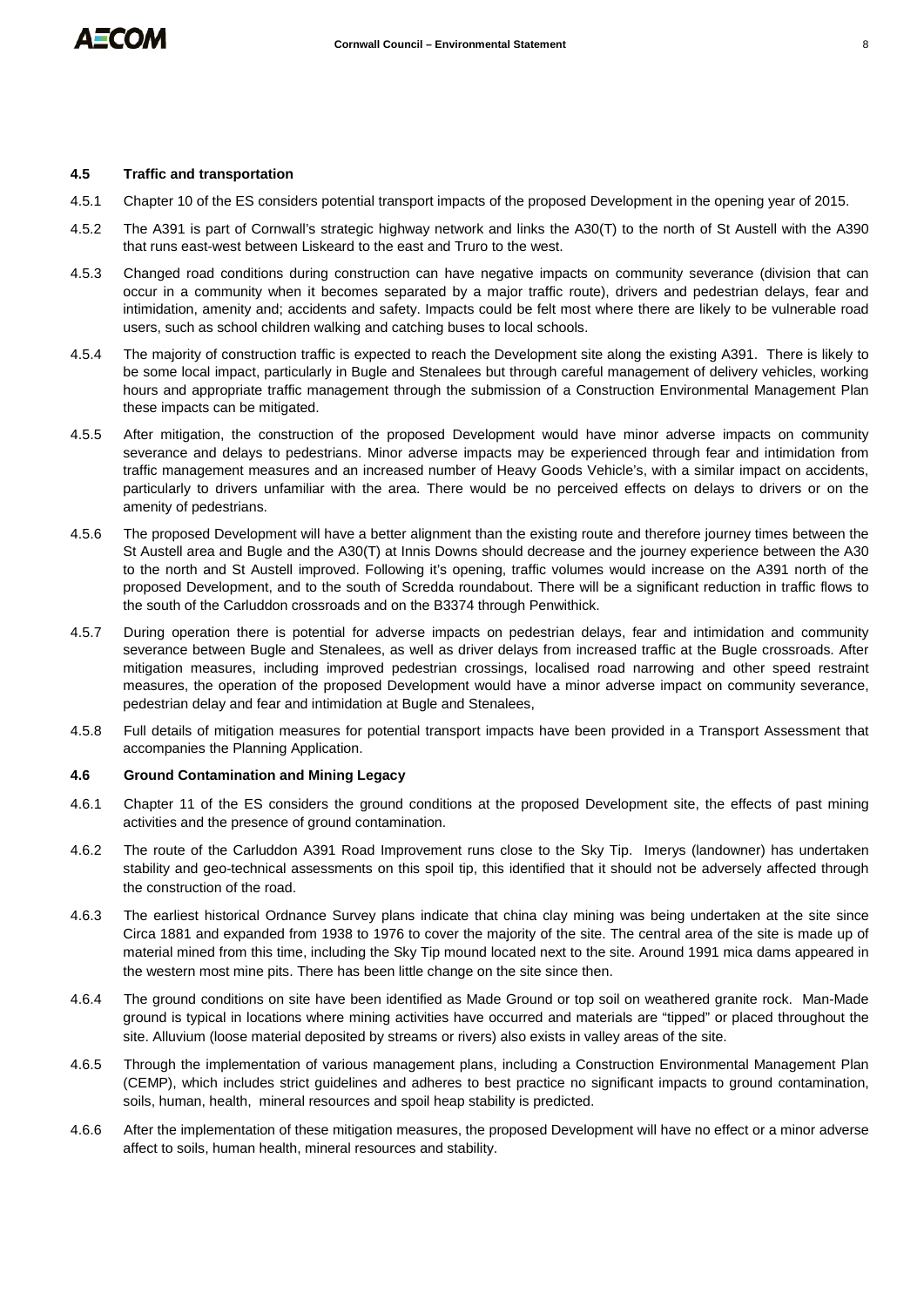# **4.7 Water Quality**

- 4.7.1 Chapter 12 of the ES considers the affects of the proposed Development on the surface water environment, including surface water quality and flood risks.
- 4.7.2 Surface water features which may experience impacts are the Crinnis River (also known as Sandy River), a drainage ditch to the northeast of the Development site and a number of unnamed small drainage ditches on the site. The Crinnis River is a heavily modified water body due to urbanisation. There will be no direct impacts to the River, however water discharged from the southern section of the proposed Development will eventually reach this watercourse. The drainage ditch to the northeast of the site and unnamed small drains will experience direct effects from water being discharged from the Development site.
- 4.7.3 During construction, surface water pollution impacts could occur from silt-laden runoff (water draining away from the site) if allowed to drain into watercourses untreated, fuel spillages and leaks from construction plant and machinery and chemicals used/stored on site (e.g. cement, paints, etc.) and inappropriate disposal of waste water.
- 4.7.4 Flooding impacts could occur from blockage of existing drainage ditches or temporary drainage systems from mud/debris and the risk of flooding increase as a result of a temporary increase in impermeable areas on site (areas where fluid cannot drain appropriately).
- 4.7.5 The site is considered to be at a low-moderate risk of generating significant volumes of silty runoff that could lead to water pollution. The risk of a serious spillage leading to a significant impact upon a nearby watercourse is low.
- 4.7.6 Appropriate measures to prevent water pollution and flooding will be required during construction work and will be detailed in a Construction Environmental Management Plan and a Pollution Prevention Plan. These measures include developing a drainage system to prevent flooding and silt-laden runoff from entering surface water drains without treatment (e.g. earth bunds, silt fences, straw bales, settlement ponds or proprietary treatment) and storing fuel and other potentially polluting chemicals in a secure and bunded storage area. With appropriate mitigation, the risk to all surface water features from silt laden runoff and chemical spillages during construction are low and no temporary adverse impacts are predicted. Flood risks in construction would be reduced to a negligible impact.
- 4.7.7 During the operational phase of the road surface water pollution can occur from routine highway runoff which could contain pollutants such as hydrocarbons, heavy metals, inert particulates, litter and organic matter; and spillages from polluting substances (e.g. petrol, acid, foodstuff, etc.). There is also a potential risk of increased flooding risk as a result of changes to drainage on site and an increase in impermeable areas.
- 4.7.8 During operation of the development, traffic flow predictions show that highway runoff will not cause the water quality in the affected watercourses to exceed Environmental Quality Standards. Sustainable Drainage Systems have been proposed which will reduce and treat runoff and will provide adequate protection. This will represent an improvement on the existing situation. The risk of significant spills during operation is low and does not exceed the Environmental Quality Standard of a 1% annual probability.

# **4.8 Natural Heritage**

- 4.8.1 Chapter 13 of the ES examines the potential ecological impact of the proposed Development.
- 4.8.2 Ecological receptors located within, or in the vicinity of, the proposed Development that could be potentially affected include the St Austell Clay Pits Special Areas of Conservation (SAC), located within 15m of the proposed Development, Mid Cornwall Moors SAC, approximately 1.2km to the north, Carbis Moor County Wildlife Sites (CWS), within 200m, and the Treskilling Downs, Trethurgy & Garkar Valley CWSs, located within 1.1km of the proposed Development. In addition, there are nine habitat types, two plant species, (the Western rustwort (a protected species of liverwort) and Bluebell), reptiles, birds and mammals, including bats, dormouse and badger.
- 4.8.3 The construction of the proposed Development could result in impacts from temporary pollution during construction (such as dust), the felling of scattered trees, loss of habitats and the potential loss, disturbance and displacement of fauna and flora. During operation, impacts could predominantly occur from pollution such as dust, increased nitrogen from vehicles and potential spills. The most effective mitigation against impacts is to avoid areas of ecological importance through the design and location of the proposed Development. Where impacts cannot be avoided, mitigation measures to reduce impacts can be implemented.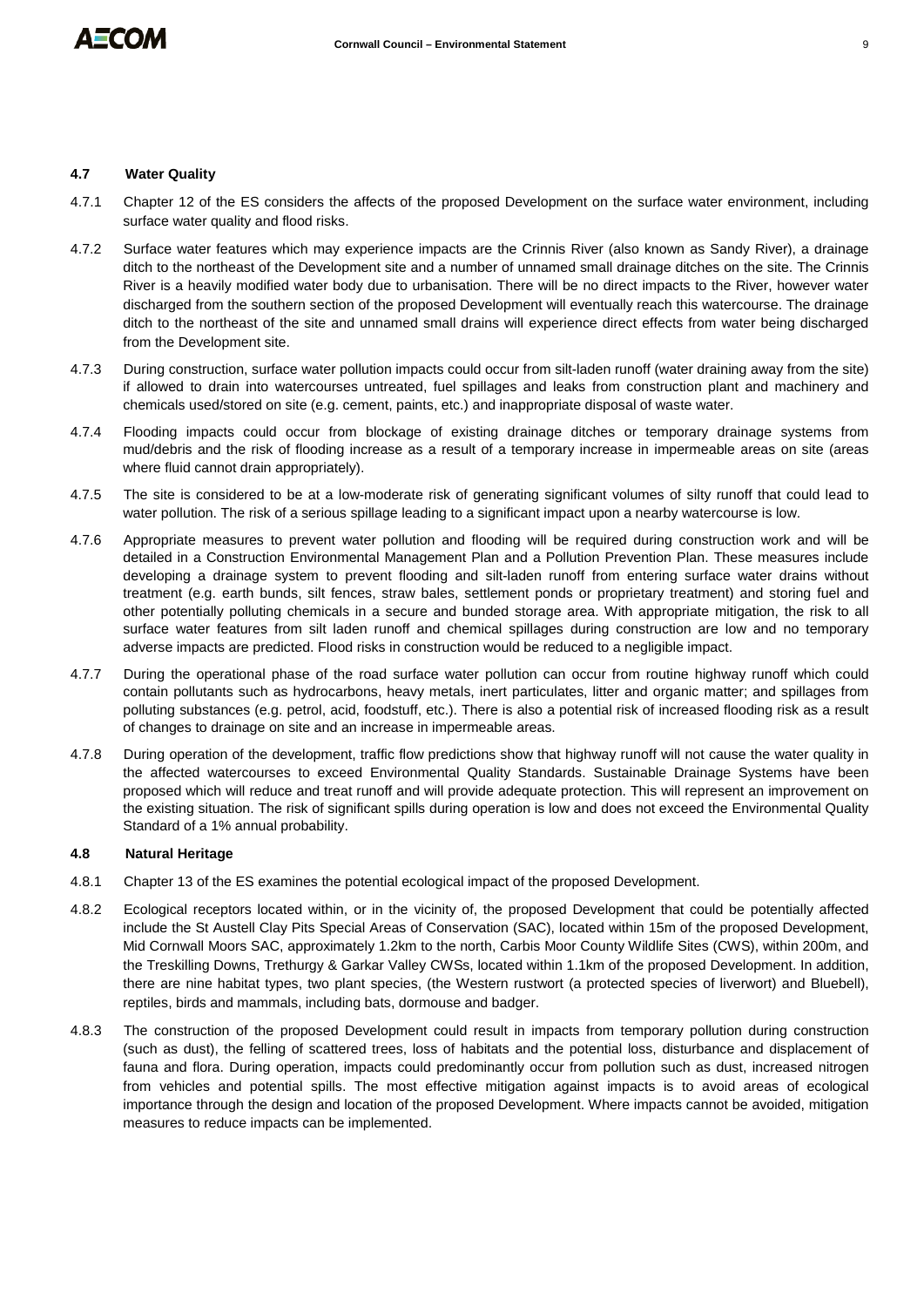

- 4.8.4 Fields surveys and assessments of ecological impacts have occurred throughout the design and assessment phase of the proposed Development. As a result, potentially significant adverse impacts have been avoided.
- 4.8.5 A number of mitigation measures are required to be implemented, details of which will be sought through a Construction Environmental Management Plan (CEMP). Such measures include constructing site compounds and access tracks of the minimum size required for safe working, restricting stockpiling of non-waste materials to specific sites, dust management.
- 4.8.6 Following mitigation, construction will have a slight adverse affect on the St Austell Clay Pits SAC and a neutral to slight adverse effect on the Carbis Moor CWS. The Western rustwort will experience a slight beneficial effect through relocation to a refuge as part of a wider conservation strategy, although temporary risks from pollutants like dust could have a slight adverse effect. Habitats will experience a neutral to slight beneficial effect, bats will experience a slightly adverse effect and reptiles a neutral to slightly adverse effect.
- 4.8.7 During operation, there will be a slightly beneficial impact on the St Austell Clay Pits SAC. This is due to the positioning of the road being located further away from the site, meaning that there will be a reduction in nitrogen deposited from the proposed Development. However, nitrogen deposition could have a neutral to slightly adverse impact on the Carbis Moor CWS.
- 4.8.8 The operation of the proposed Development will have a slightly beneficial impact on the Western rustwort as colonies at risk will be transferred to refuge areas. Reptiles, birds, bats, badgers and dormouse will experience neutral to slight adverse impacts.
- 4.8.9 Overall, it is considered that the proposed Development will have a slight adverse effect on ecological receptors.

# **4.9 Cultural Heritage**

- 4.9.1 Chapter 14 of the ES examines the known archaeological remains and built heritage items in the development area and considers the potential for the existence of previously unrecorded archaeological items.
- 4.9.2 Through analysis of historic records and mapping, aerial photographs and a site walkover survey, nine heritage assets were identified within the proposed Development sites of the A391 Road Improvement and Technology Park. Two of these assets date from the prehistoric period. They are both the supposed sites of barrows (mounds of earth and/or stone) however traces of these asset were not found on site. The remaining seven heritage assets are post-medieval and relate to the agricultural and mining history on site, they include workers smallholdings, workers cottages and a guide post. These assets were recorded on historic mapping but no trace survives on site.
- 4.9.3 Physical impacts on the archaeology and heritage on site could be caused by the following construction activities: excavation and blasting associated with construction of the new road system; construction of compounds/storage areas; and the creation of new footpaths and footbridges.
- 4.9.4 A total of thirteen direct impacts on previously recorded archaeology of negligible to low value have been identified from the construction of the proposed Development. The nature of the proposed Development will mean that it is not possible to preserve any of these assets. However these assets will be recorded prior to construction and any structures or remains that survive will also be recorded. As a result of the removal of identified heritage assets during construction, there are no further impacts predicted during operation.
- 4.9.5 Chapter 15 of the ES examines the potential adverse and beneficial impacts to land use, the community and socioeconomic characteristics of the local area and region.
- 4.9.6 The proposed Development will have a major beneficial impact on meeting the land use, transport and recreation objectives identified for the area in Cornwall Council's St Austell, St Blazey and China Clay Area Regeneration Plan.
- 4.9.7 Public access to the site will be improved by new or upgraded pedestrian and cycle paths and bridges connecting the site to the existing A391. This will provide better access and connections to local tourism and recreation sites and will improve safety for pedestrian and cyclist by reducing interaction with road traffic.
- 4.9.8 The proposed Development will divert the majority of non-local traffic away from areas with high traffic congestion. This will have a minor beneficial impact to residents and visitors to the area. This congestion and poor connections to the A30 have been identified as a major issue for economic growth in St Austell and in Cornwall as a whole. The proposed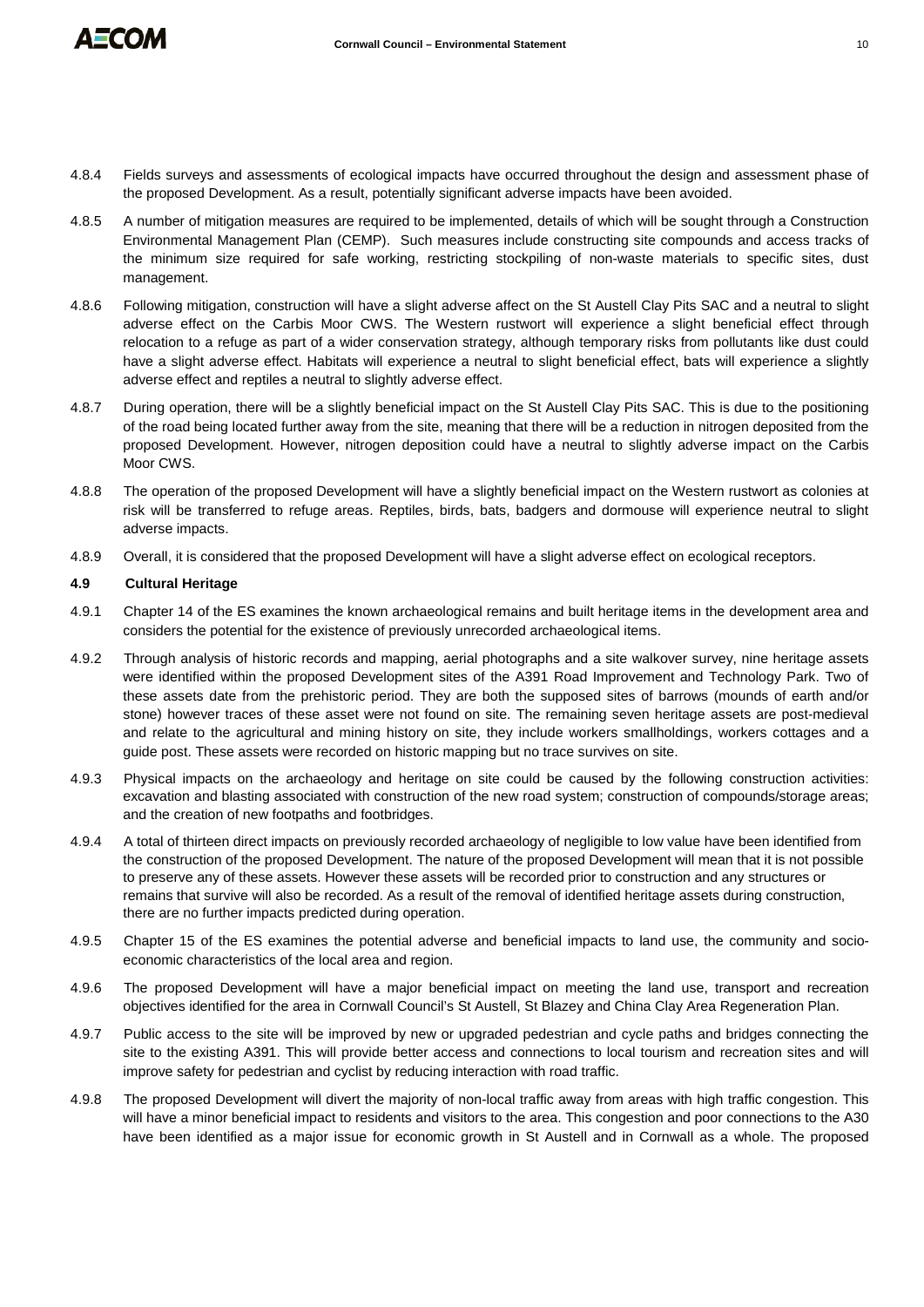

Development may have a moderate to major beneficial effect on improving these issues, which may contribute to economic growth.

- 4.9.9 Approximately 43 jobs will be generated during the construction phase, which is the equivalent of 4 permanent jobs. The high number of construction jobs in the local area indicates that a local workforce could largely complete the construction works.
- 4.9.10 Construction will result in slight changes to road and traffic conditions, although disruption to existing traffic is expected to be small because the Development site is mostly located away from to the existing A391.
- 4.9.11 Maintaining public access to paths and rights of way during construction and a commitment to using the maximum available local workforce and services is recommended to minimise disruptions and maximise community benefits.

### **4.10 In-combination impacts**

- 4.10.1 Two planning applications have been submitted which are located adjacent to each other. Should the A391 Road Improvement be consented, this will form the main access to the Technology Park. The EIA assessed both schemes separately and in-combination (together). In-combination, the developments will provide appropriate landscaping, using local plant species and provide linkages for animals such as bat and invertebrates to forage.
- 4.10.2 The provision of non motorised and the green bridge means that accessing the Technology Park from the A391 can be achieved through a variety of travel modes and not just by car.
- 4.10.3 In addition, the developments combined to create employment opportunities, with 14 jobs proposed during the construction and 170 in operation.

### **4.11 Cumulative impacts**

- 4.11.1 As part of the assessment cumulative impacts were taken in to consideration, whereby other schemes either awaiting planning permission, those which have been consented (but not built) or whereby works which have started on construction were considered as part of the assessment. A total of 18 projects were identified in the local area and assessed under each of the topic areas.
- 4.11.2 One of the main considerations as part of the cumulative assessment was the eco-community scheme submitted to Cornwall Council by Eco-Bos in 2011. Should the eco-community be granted planning permission, works on the pilot phase could start at the same time as the construction and operation of this proposed Development, although this is considered unlikely.
- 4.11.3 Both the A391 Road Improvement and Technology Park will be visible from the proposed eco-community. In addition, there is a risk of increased flooding in the local area due to an increase in hardened (i.e. paved) areas which could prevent water drainage. However, this can be mitigated and is not considered to pose a significant impact. The proposed eco-community has been modelled into scenarios in the traffic and transportation chapter, and it is known that there will be an increase in traffic going forward which could lead to a build up of traffic in Stenalees and Bugle. Mitigation measures are proposed as part of this scheme and further measure will be required to accommodate other proposals.

# **4.12 Summary and Conclusion**

- 4.12.1 The purpose of the road improvement is to provide a better linkage to the A30, with the intention that it could be the driver for the economic regeneration of St Austell and the surrounding area. Benefits of the scheme include better pedestrianised access along the A391 in to St Austell, surrounding villages, tourist attractions and clay trails. The existing A391 will still be open, for use by buses and residents. Access to the new A391 from the existing A391 will be via the double mini roundabouts at Carluddon. Traffic will be reduced significantly as a result of the proposed Development at the villages of Penwithick and Carluddon. However, the proposed road improvement is predicted to have an impact on traffic round Stenalees and Bugle and mitigation measures are required to offset this impact.
- 4.12.2 The Carluddon A391 Road Improvement is likely to have significant impacts in terms of landscape and noise on Carluddon and South Carluddon Farm. However mitigation is proposed to help reduce these impacts to screen these properties from the proposed Development.